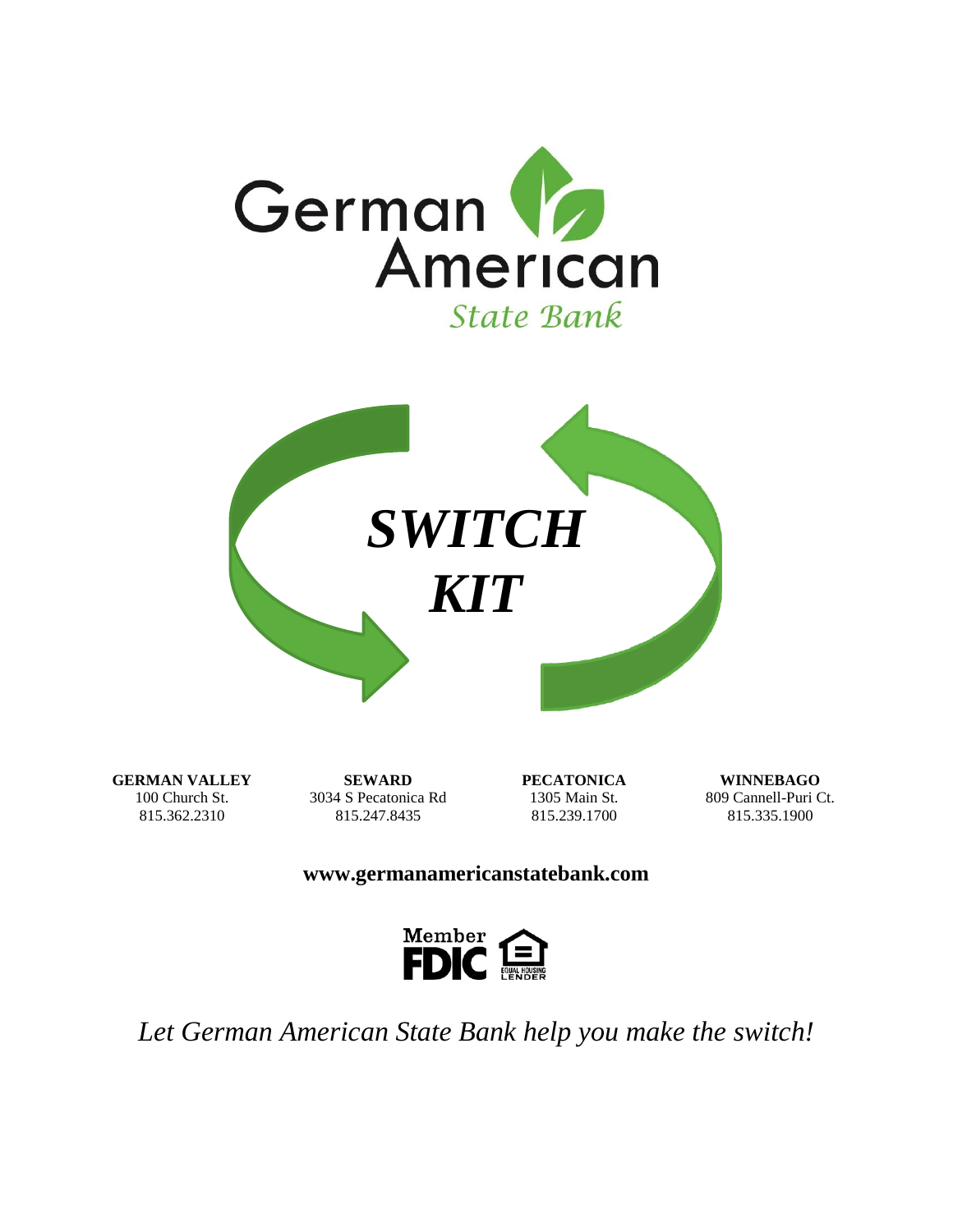#### **Follow these 4 easy steps:**

**1. Tell us about you.** Provide us with your information including any joint applicants you may have. This allows us to begin the account opening process. Please bring your unexpired Driver's License or State ID with you when you come to a branch to open your new account. If your Driver's License or State ID does not contain your current address, please also bring one form of address verification. Valid forms of address verification include: utility bill, payroll stub, tax return, property tax bill, rental agreement, voters registration card, firearms permit, bank statement from another institution, or insurance policy or billing.

**2. Change Direct Deposits.** Please fill out the enclosed Direct Deposit Authorization Form(s) to give to your Human Resource or Payroll Department so you can have your paycheck deposited into your German American State Bank account. Bring this with you when you come in to open your new account and we will provide the account number(s) and financial institution signature.

**3. Change Automatic Payments.** Please fill out the enclosed Automatic Payment Switch Form. Bring it with you when you come in to open your new account and we will take care of the rest!

**4. Close Old Account.** Please fill out and sign the enclosed Authorization to Close Account form and bring with you as well. Once we know all direct deposits and automatic payments have been successfully switched over to your new German American State Bank account, we will mail this form for you to get your old account closed.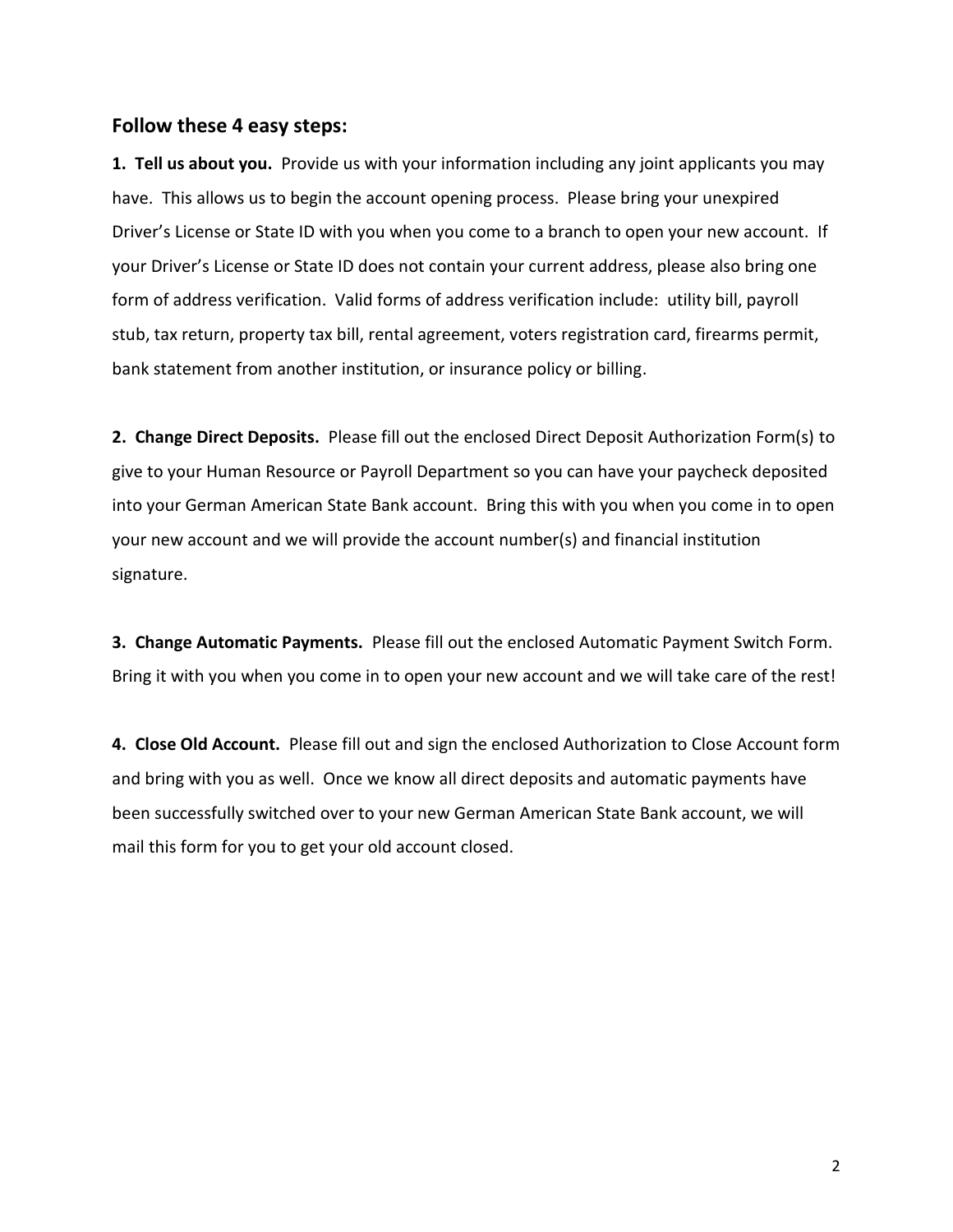#### **GERMAN AMERICAN STATE BANK SWITCH KIT**

## **Direct Deposit Authorization Form**

(Complete this form and give to your Human Resources or Payroll Department. A voided check may be required.)

| <b>Employer Name</b>                                                                             |                                          |                                                                                                                                                                                                  |
|--------------------------------------------------------------------------------------------------|------------------------------------------|--------------------------------------------------------------------------------------------------------------------------------------------------------------------------------------------------|
| Employee ID Number                                                                               |                                          | <b>Social Security Number</b>                                                                                                                                                                    |
| <b>Employee Name</b>                                                                             |                                          |                                                                                                                                                                                                  |
| <b>Employee Address</b>                                                                          |                                          |                                                                                                                                                                                                  |
| City                                                                                             | <b>State</b>                             | Zip                                                                                                                                                                                              |
| in force until I provide written notice of its termination.                                      |                                          | I hereby authorize deposit of my net pay into the account(s) noted below. I further authorize<br>any adjustment entries necessary to correct deposits made in error. This authority is to remain |
| German American State Bank Checking Account #                                                    |                                          |                                                                                                                                                                                                  |
| German American State Bank Savings Account #                                                     |                                          |                                                                                                                                                                                                  |
| <b>German American State Bank Routing Number:</b>                                                |                                          | 071113162                                                                                                                                                                                        |
| The above information has been verified by the following German American State Bank<br>employee: |                                          |                                                                                                                                                                                                  |
| <b>GASB Employee Signature</b>                                                                   |                                          | Date                                                                                                                                                                                             |
| <b>Account Holder Signature</b>                                                                  |                                          | Date                                                                                                                                                                                             |
|                                                                                                  | Please make additional copies as needed. |                                                                                                                                                                                                  |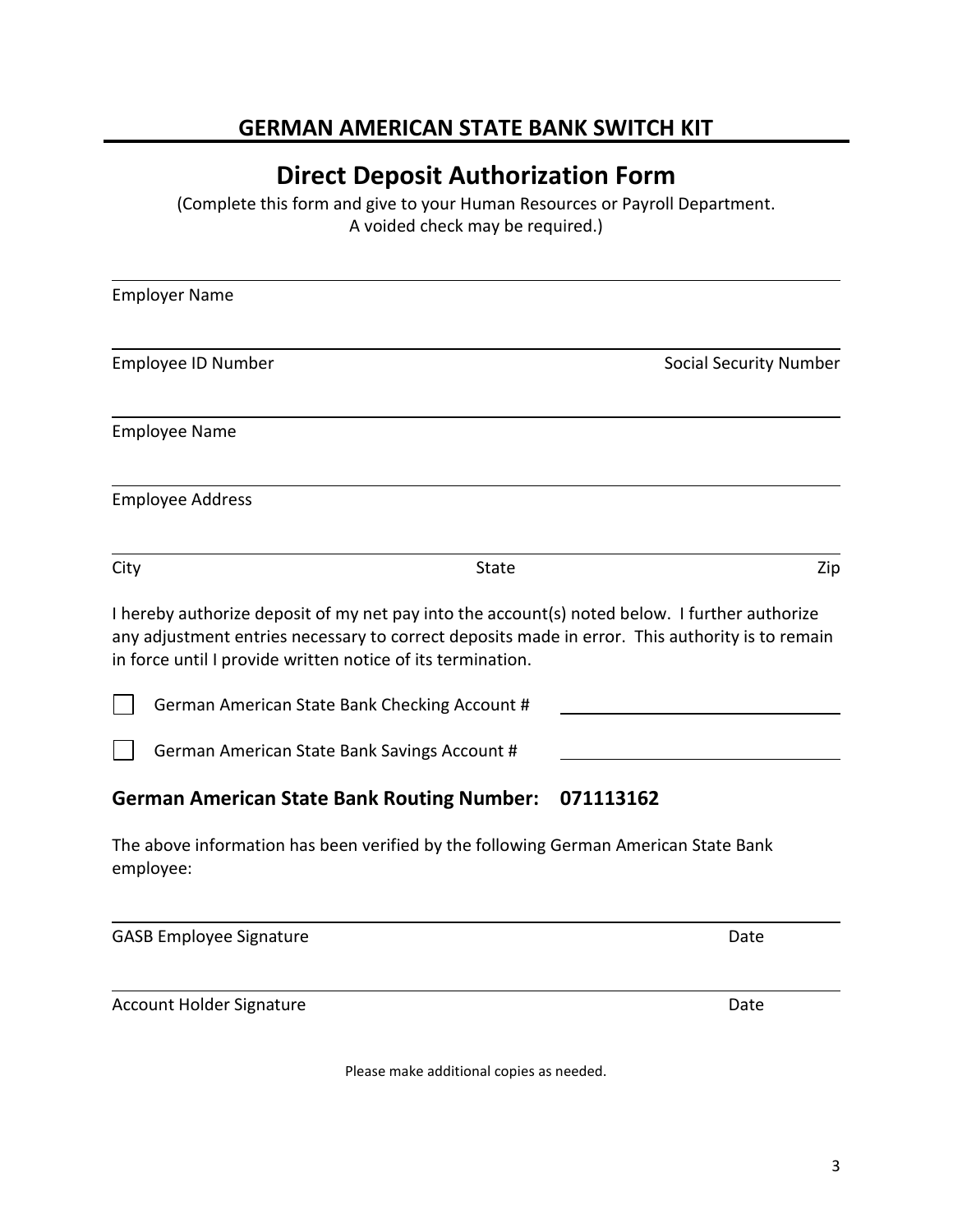### **GERMAN AMERICAN STATE BANK SWITCH KIT**

# **Automatic Transfer Switch Form**

| City<br>State                                                                                                                                                          | Zip                        |
|------------------------------------------------------------------------------------------------------------------------------------------------------------------------|----------------------------|
| Name                                                                                                                                                                   |                            |
| <b>Address</b>                                                                                                                                                         |                            |
| I have a new account with German American State Bank and hereby authorize you to change my<br>automatic withdrawal to take from my German American State Bank account. |                            |
| German American State Bank Routing Number: 071113162<br>German American State Bank Account #:                                                                          | Checking<br><b>Savings</b> |
| Signature                                                                                                                                                              | Date                       |
|                                                                                                                                                                        |                            |
| <b>GERMAN AMERICAN STATE BANK SWITCH KIT</b>                                                                                                                           |                            |
| <b>Automatic Transfer Switch Form</b>                                                                                                                                  |                            |
| Company Name                                                                                                                                                           | <b>Account Number</b>      |
| City<br><b>State</b>                                                                                                                                                   | Zip                        |
| Name                                                                                                                                                                   |                            |
| Address                                                                                                                                                                |                            |
| I have a new account with German American State Bank and hereby authorize you to change my<br>automatic withdrawal to take from my German American State Bank account. |                            |
| German American State Bank Routing Number: 071113162                                                                                                                   |                            |
| German American State Bank Account #:                                                                                                                                  | Checking<br><b>Savings</b> |